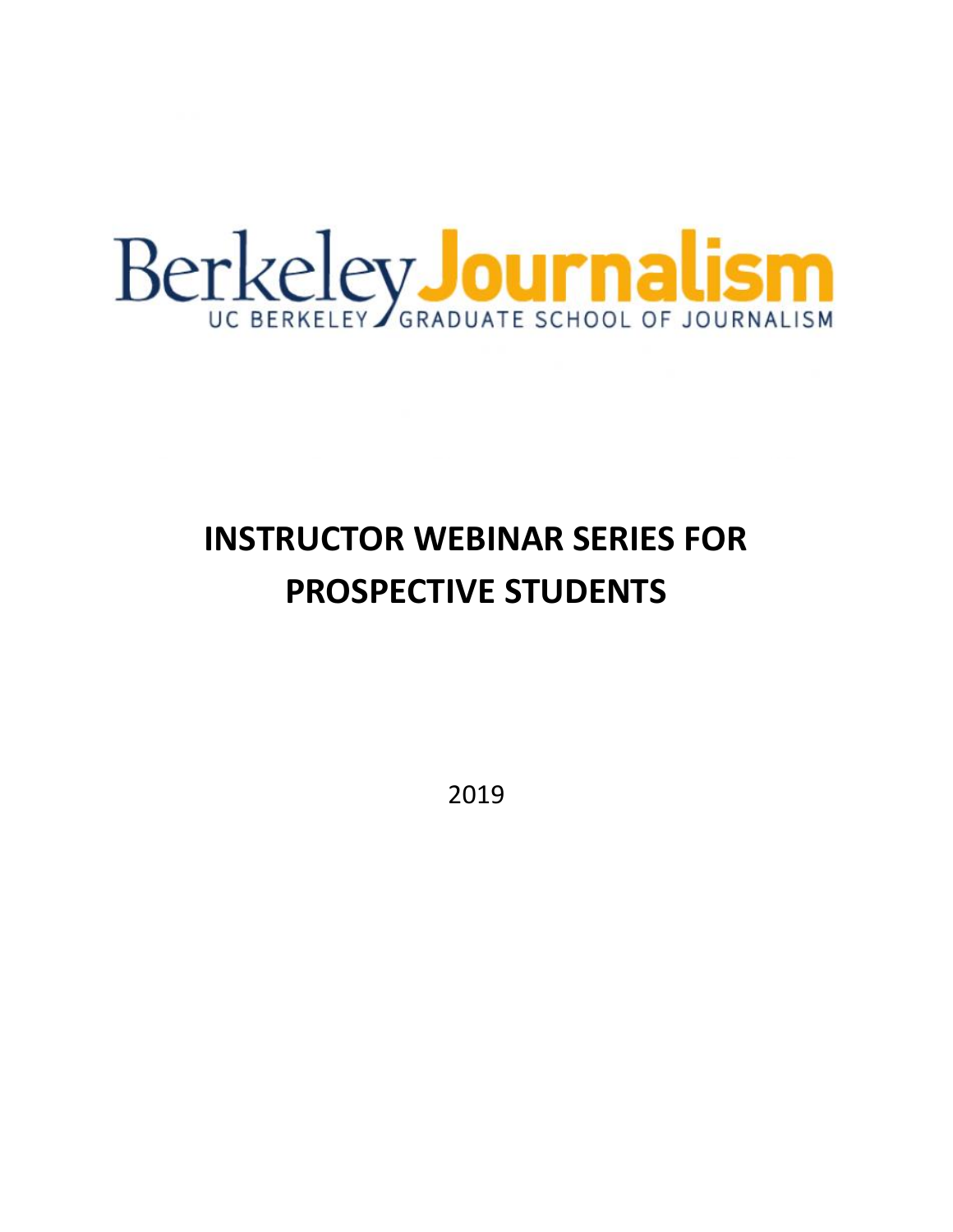- I. Objective
- II. 2019 series
- III. Staff
- IV. Faculty and topics
- V. Format
- VI. Venue and dates
- VII. Registration
- VIII. Promotion
	- IX. Moderator prep
	- X. Technical needs
	- XI. Post-webinar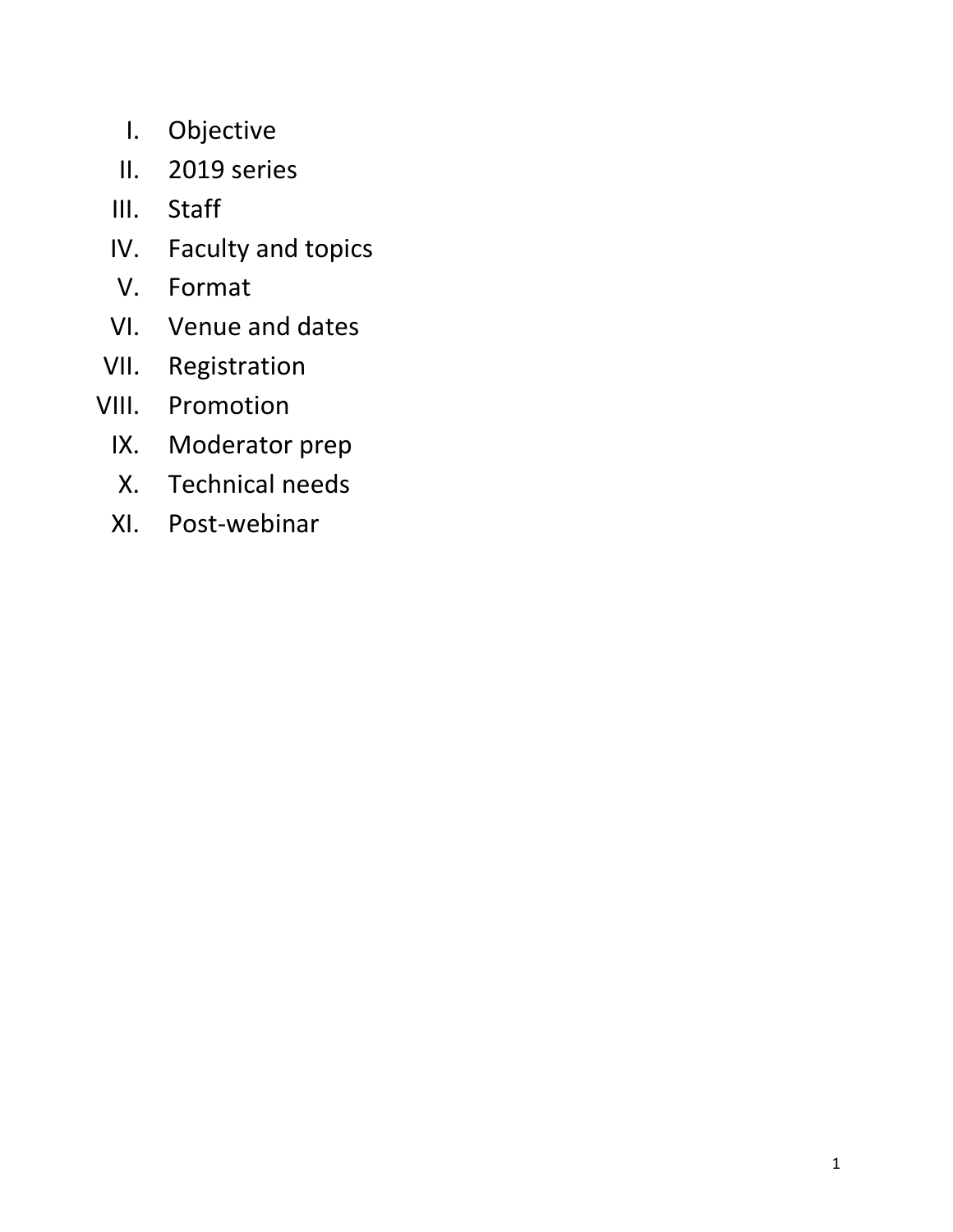# **I. OBJECTIVE**

A school's website and social media accounts aren't informative enough to truly let prospective students know what studying there is like. Physical visits aren't always feasible for folks coming from far away. To help decide whether to spend two years and thousands of dollars in a program like ours, it's helpful for prospective students to engage with the people who would be teaching them and ask directly about the experience of attending the school.

A webinar series is one solution the Graduate School of Journalism tried this year: Professors and lecturers described in their own words the classes and tracks they teach and then answered viewers' questions, which often went deeper than the formal information the School puts out.

### **II. 2019 SERIES**

In 2019, we hosted four webinars on Zoom that ran alongside a series ||||||||||||||||||||, admissions director, offered on student life. They were held in the Logan Multimedia Center and intended to be a half-hour (though the time varied by the number of viewer questions).

#### **DAVID BARSTOW**

- Investigative Reporting Program and investigative work in general
- Friday, November 1, 3:30 p.m.
- Dean Wasserman introduced David and the series as a whole
- \_\_\_\_\_\_\_\_\_\_\_ registrants
- \_\_\_\_\_\_\_\_\_\_\_ viewers

#### **JENNIFER KAHN**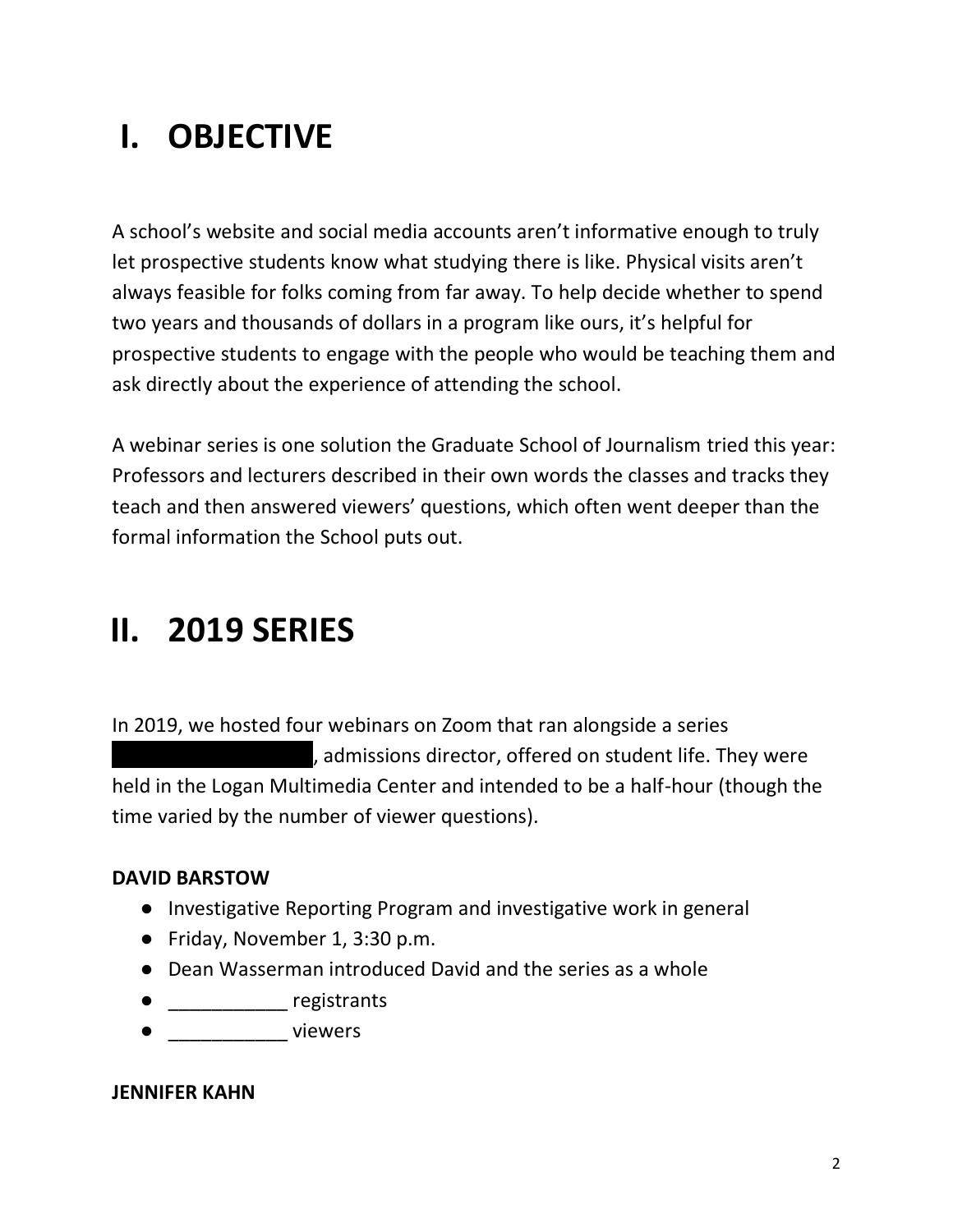- Narrative Writing program
- Tuesday, November 5, 10 a.m.
- **\_\_\_\_\_\_\_\_\_\_\_\_\_** registrants
- e and viewers

#### **RICHARD KOCI HERNANDEZ**

- New Media program
- Tuesday, November 5, 10:30 a.m.
- \_\_\_\_\_\_\_\_\_\_\_ registrants
- \_\_\_\_\_\_\_\_\_\_\_\_\_ viewers

#### **MARY KAY MAGISTAD**

- Audio program
- Thursday, November 21, 11:30 a.m.
- \_\_\_\_\_\_\_\_\_\_\_ registrants
- \_\_\_\_\_\_\_\_\_\_\_ viewers

Sam Goldman moderated and scheduled the webinars,

and |||||||||||||||||||| provided logistical help, |||||||||||||||||||| oversaw the technical side, and |||||||||||||||||||| and |||||||||||||||||||| provided the overall vision, curation of professors, day-of production and promotion.

## **III. Staff**

Individual webinar staff can take on more than one of the roles below if they have time, but responsibilities can otherwise be split into the following roles:

#### **MODERATOR**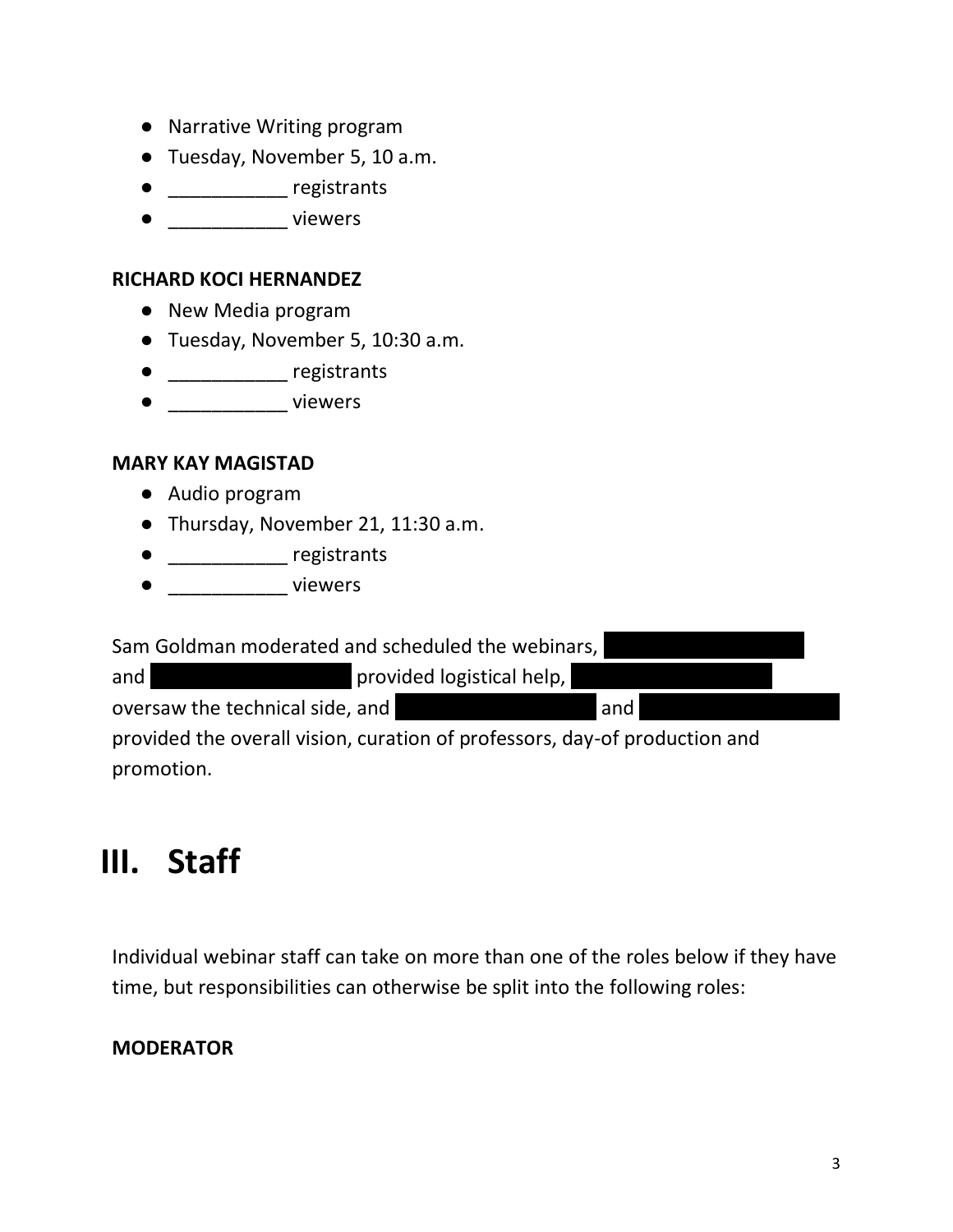- Write up potential questions beforehand (in case there aren't enough from the audience to fill the allotted time)
- Welcome viewers
- Introduce the speaker and be their interlocutor
- Ask Q&A questions
- Sign off

### **LOGISTICS**

- Determine the right venue
- Schedule days and times that work well for faculty
- Create RSVP forms for each webinar
- Follow up with speakers with reminders and a request to send any visual content (slides, video, etc.) to the tech person
- Do any day-of work registering sign-ups into the webinar platform
- Test that the connections work properly in the room before and after the session starts
- If necessary, send the moderator questions from the webinar chat box

### **PROMOTION**

- Send out RSVP forms to prospective-student lists
- Post the forms to social media multiple times
- Follow up with registrants with a reminder email

#### **TECH**

- Set up each event on the webinar platform for the right day and time
- Test video and audio during each event's set up
- Make sure viewers can join the webinar at the appropriate time
- Turn the webinar into a recorded video that is posted on the School's YouTube channel

## **IV. Faculty and topics**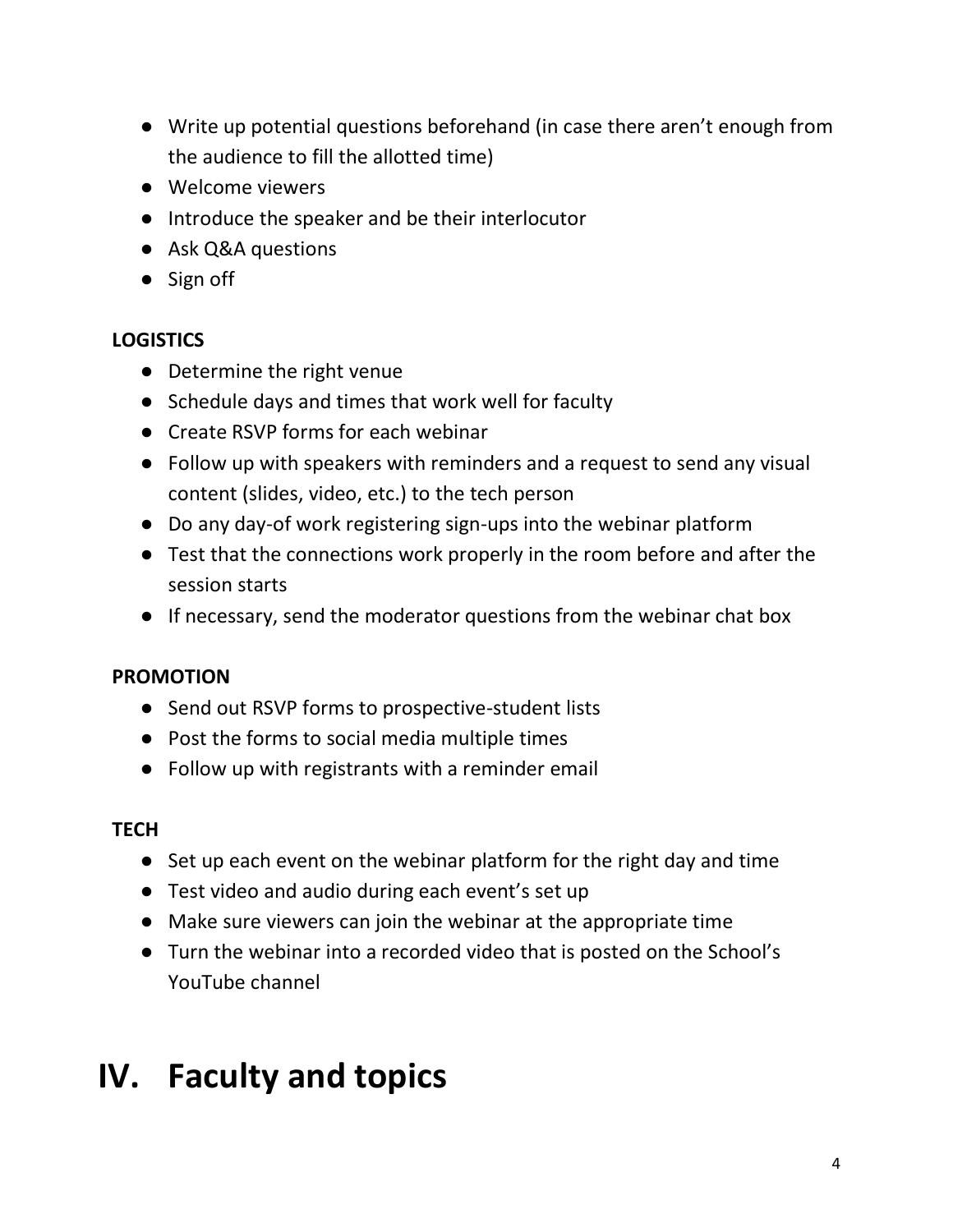The series can have as many webinars as the School likes, though the best speakers would be instructors who either lead a School track or are involved enough to speak authoritatively about their respective programs. In addition to platform tracks (audio, narrative, etc.), webinars could be done on common reporting areas, such as investigative journalism, health, and the environment.

The faculty are responsible for their own material, but a staff member can help them coordinate their final presentations (this wasn't an issue in 2019).

### **V. Format**

In 2019, we used Zoom, a common and easy-to-use webinar platform.

Half an hour is likely an ideal length: long enough to be substantive but short enough to keep viewers' attention. The video and audio capabilities of the Logan Multimedia Center (formerly the Library) make it an ideal location: The moderator and speaker can sit behind one of its tables with their own microphones and in front of the blue-and-yellow UC Berkeley Graduate School of Journalism branded backdrop. Everyone should be there five minutes early (even earlier for the tech person) in order to test everything and go over any final directions. A water bottle can be provided to the speaker if they don't already have one, and a sign should be placed on the door to keep people from disturbing the live event.

To show the School's appreciation that viewers tuned in (and to show the dean is an accessible figure), the dean should welcome viewers at the outset of the first webinar, introduce the series, the first speaker, and the moderator, who takes their place behind the table.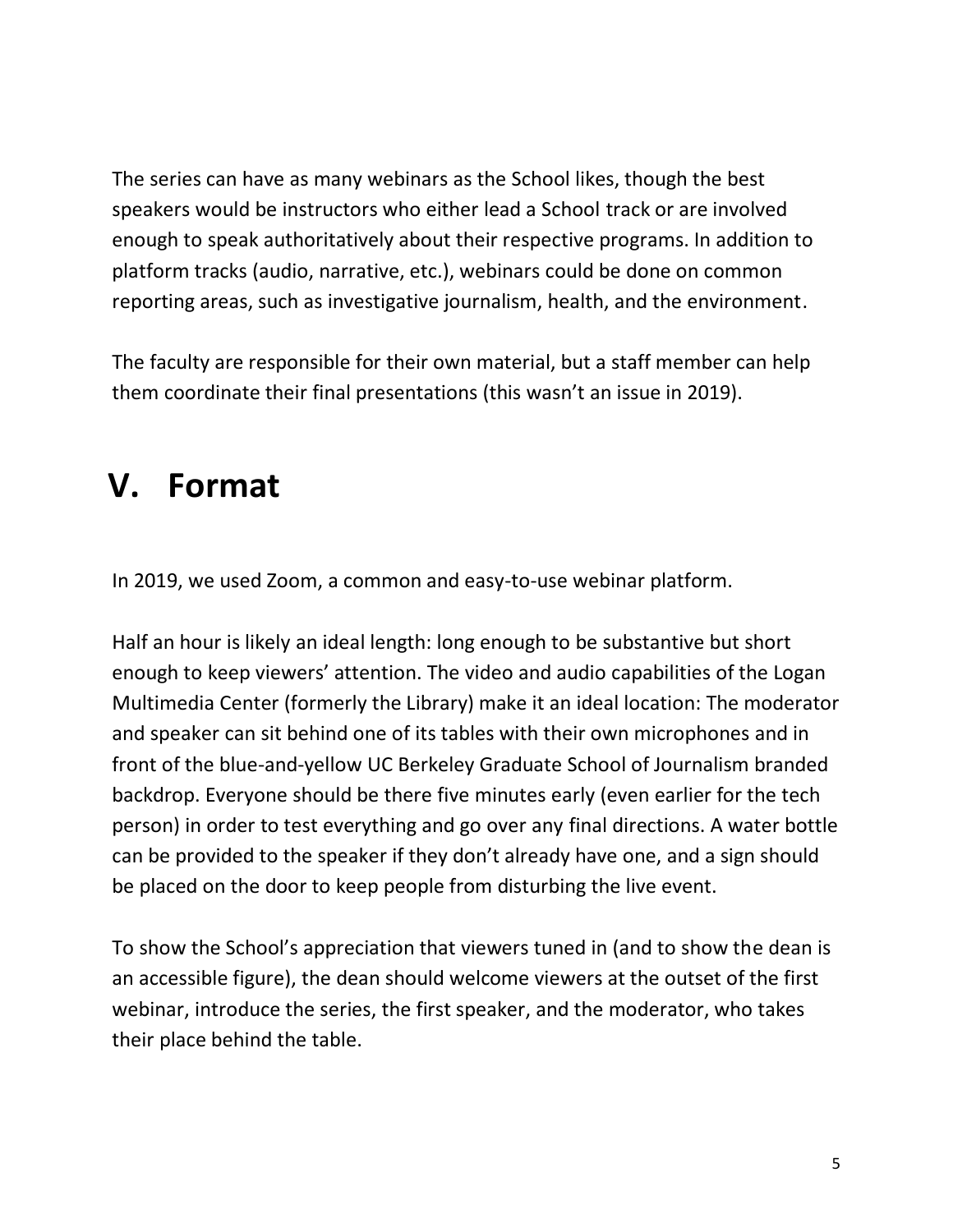After the first webinar, the moderator can welcome viewers to the series, the episode, and the speaker (this should be brief.) Then, the speaker launches into a 15-minute-or-so overview of their track or reporting topic. Depending on what the speaker's comfortable with, they can talk directly to the camera on the other side of the room or to the moderator (and the camera can zoom in or out depending on that choice).

During the event, someone in the room is in the webinar making sure things look good from the viewers' end. Another person (it could be the same person) is in the webinar collecting the questions viewers type into the chat box to periodically send to the moderator during the event, and asking that viewers with questions about the admissions process itself direct them to ||||||||||||||||||||'s email. This frees the moderator to pay more attention to the speaker than to sorting out which questions to ask. In 2019, Network and Sent them to Sam via G-Chat, which he had open on his laptop. This is also an opportunity to send the moderator notes like "time for one more question." In case there weren't enough questions to fill in the half hour, or if there's a temporary lull in the questions, the moderator can ask ones they've written out beforehand.

After the Q&A, the moderator can thank the speaker and viewers and remind them of the deadline to apply. In 2019, we also signed off with the application/enrollment deadlines for the summer journalism minor, the summer journalism certificate, and the Bloomberg Business Journalism Diversity Program.

### **VI. Venue and dates**

While the Library is ideal, any venue should have a video and audio system that connects to Zoom and can be booked in advance for at least an hour at a time. It should also have some sort of official "UC Berkeley Graduate School of Journalism" backdrop or a background that highlights the School in some way.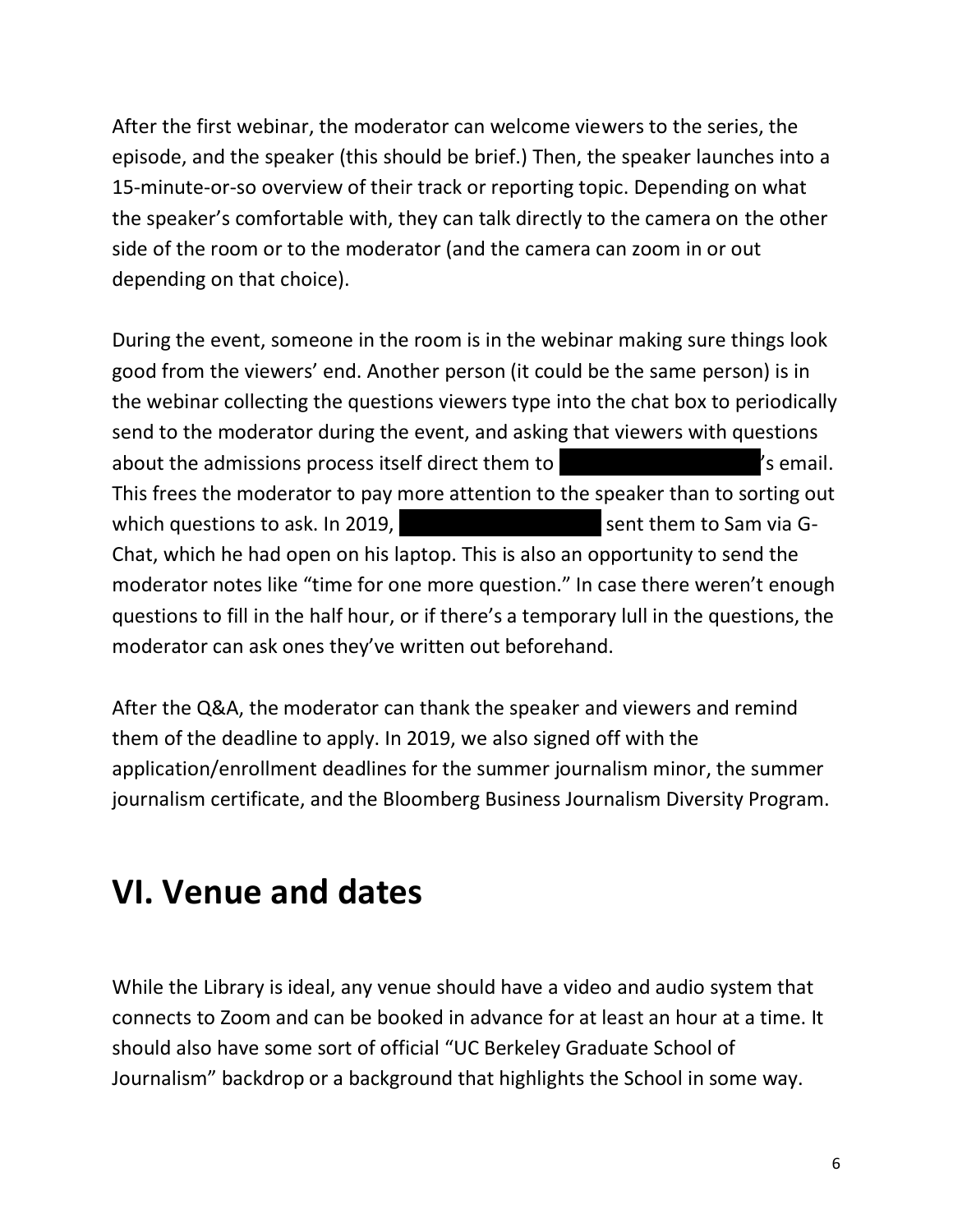With the school's application deadline in early December, the webinars should be scheduled for the fall, when prospective students are deciding on programs to apply to and filling out their applications. Ideally, the webinars will fall at the same time/day over consecutive weeks, but venue availability and speakers' schedules heavily impact the possibility.

### **VII. Registration**

SLATE appears to be the best all-around system for creating RSVP forms that populate a registrant list, members of which can then receive scheduled reminder emails. Forms should ask for first and last names, email, and school/organization/institution. Registrants should receive a follow-up reminder email a day or two before their respective event.

In 2019, sign-ups had to be periodically registered manually into the Zoom system the day before or the day of, with their first and last names and email. The person doing this had to keep an eye out for last-minute sign-ups to make sure they had access to the webinar. In order to avoid this extra step, the Zoom events probably need to be set-up/scheduled before RSVPs come in.

### **VIII. Promotion**

Any email lists of prospective students (including the summer minor attendees) should be sent links to the webinar sign-ups and should receive reminder emails when the events near. School social media accounts should also promote the webinars periodically leading up to the events, and the School website can list them as upcoming events.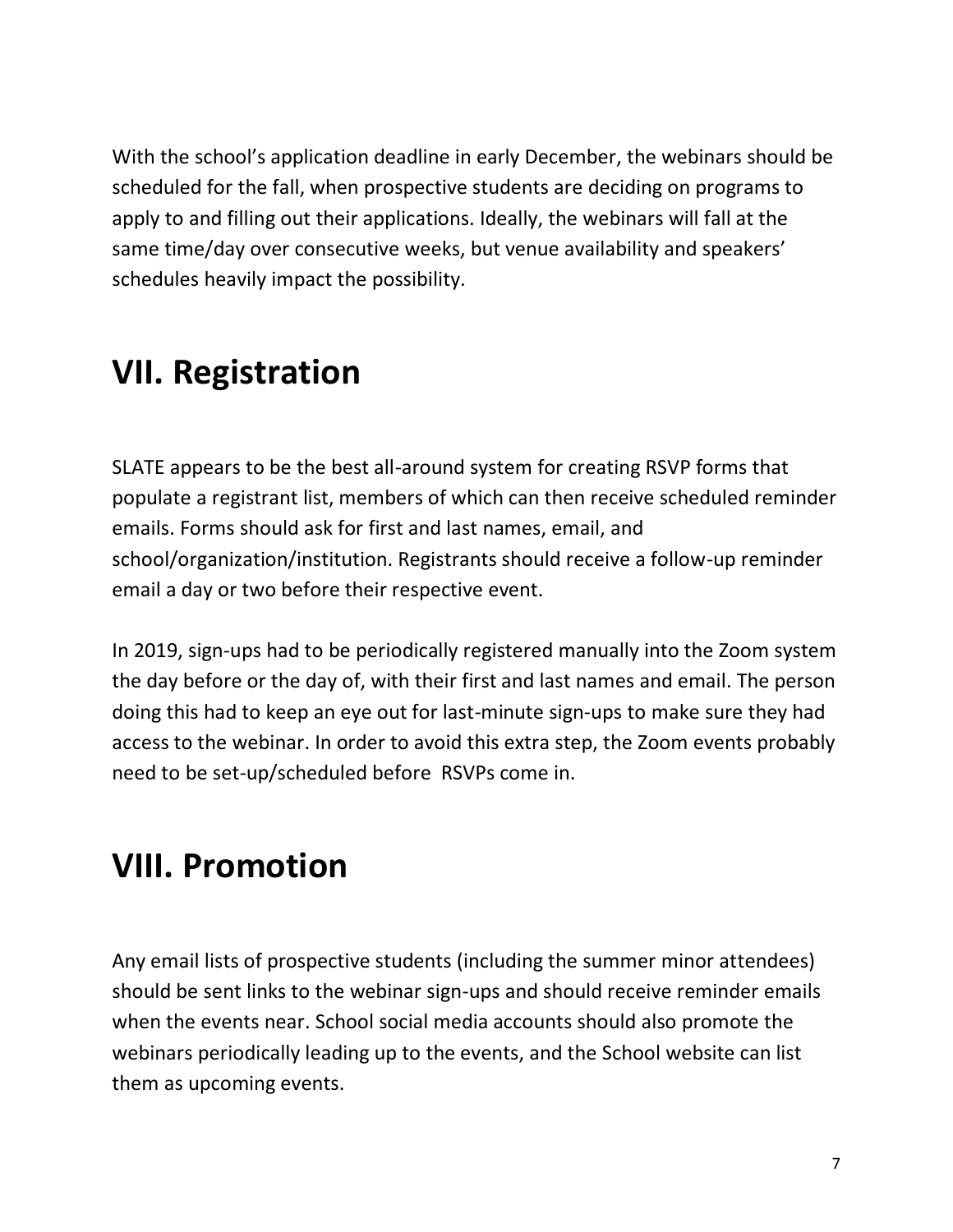### **IX. Moderator prep**

The moderator should have some basic familiarity with each instructor and their topic, including having the pronunciation down for the instructor's name and knowing their precise title and other roles or accomplishments that are worth noting.

The moderator should also come up with a list of questions to ask in case the Q&A lags or too few questions are asked. Though priority should be given to submitted questions, some good ones to prepare include:

- How much face-to-face time do students get with you and your colleagues outside of scheduled classes?
- What kind of industry-networking help is there?
- Is there help getting projects published?
- Describe some of the recent thesis projects in your track.
- Where does student work get published?
- Can you receive financial assistance for reporting projects?
- Can students report far and wide or just locally?
- Why should someone spend two years and thousands of dollars at this program when they could come up through the industry?

Some good questions for specific tracks:

- Isn't print or longform writing dying out?
- Have podcasts supplanted traditional radio reporting?
- Is it better to specialize in one skill—like coding or data visualization—or to become a generalist? [new media]
- Can investigative reporting be a course of study like narrative, audio, documentary, etc.?